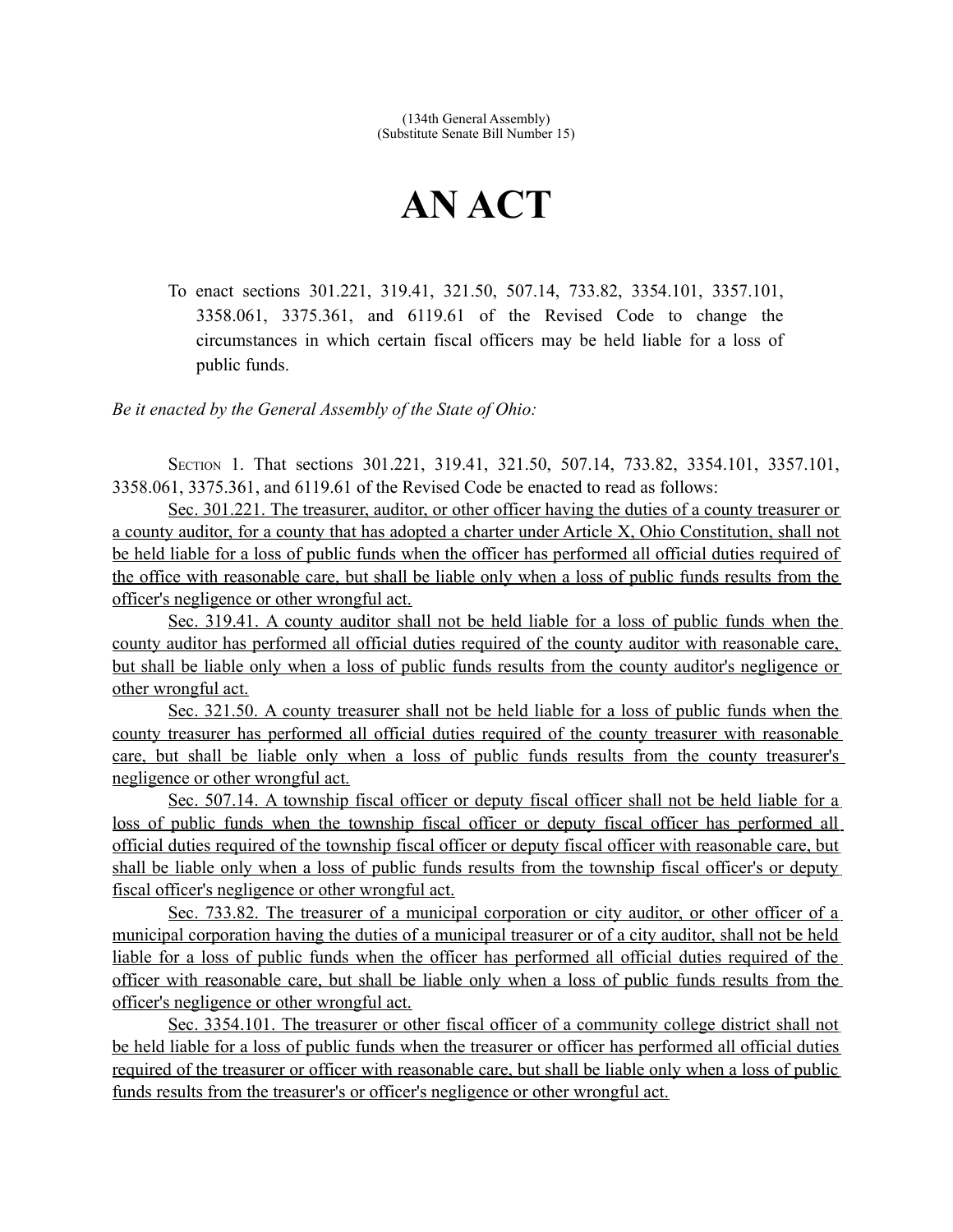Sec. 3357.101. The treasurer or other fiscal officer of a technical college district shall not be held liable for a loss of public funds when the treasurer or officer has performed all official duties required of the treasurer or officer with reasonable care, but shall be liable only when a loss of public funds results from the treasurer's or officer's negligence or other wrongful act.

 Sec. 3358.061. The treasurer or other fiscal officer of a state community college district shall not be held liable for a loss of public funds when the treasurer or officer has performed all official duties required of the treasurer or officer with reasonable care, but shall be liable only when a loss of public funds results from the treasurer's or officer's negligence or other wrongful act.

 Sec. 3375.361. A fiscal officer or deputy fiscal officer of the board of library trustees of a free public library shall not be held liable for a loss of public funds when the fiscal officer or deputy fiscal officer has performed all official duties required of the fiscal officer or deputy fiscal officer with reasonable care, but shall be liable only when a loss of public funds results from the fiscal officer's or deputy fiscal officer's negligence or other wrongful act.

Sec. 6119.61. The fiscal officer, treasurer, compliance officer, or other officer or designee of a regional water and sewer district performing such duties and functions shall not be held liable for a loss of public funds when the fiscal officer, treasurer, compliance officer, or other officer has performed all official duties required with reasonable care, but shall be liable only when a loss of public funds results from the fiscal officer's, treasurer's, compliance officer's, or other officer's negligence or other wrongful act.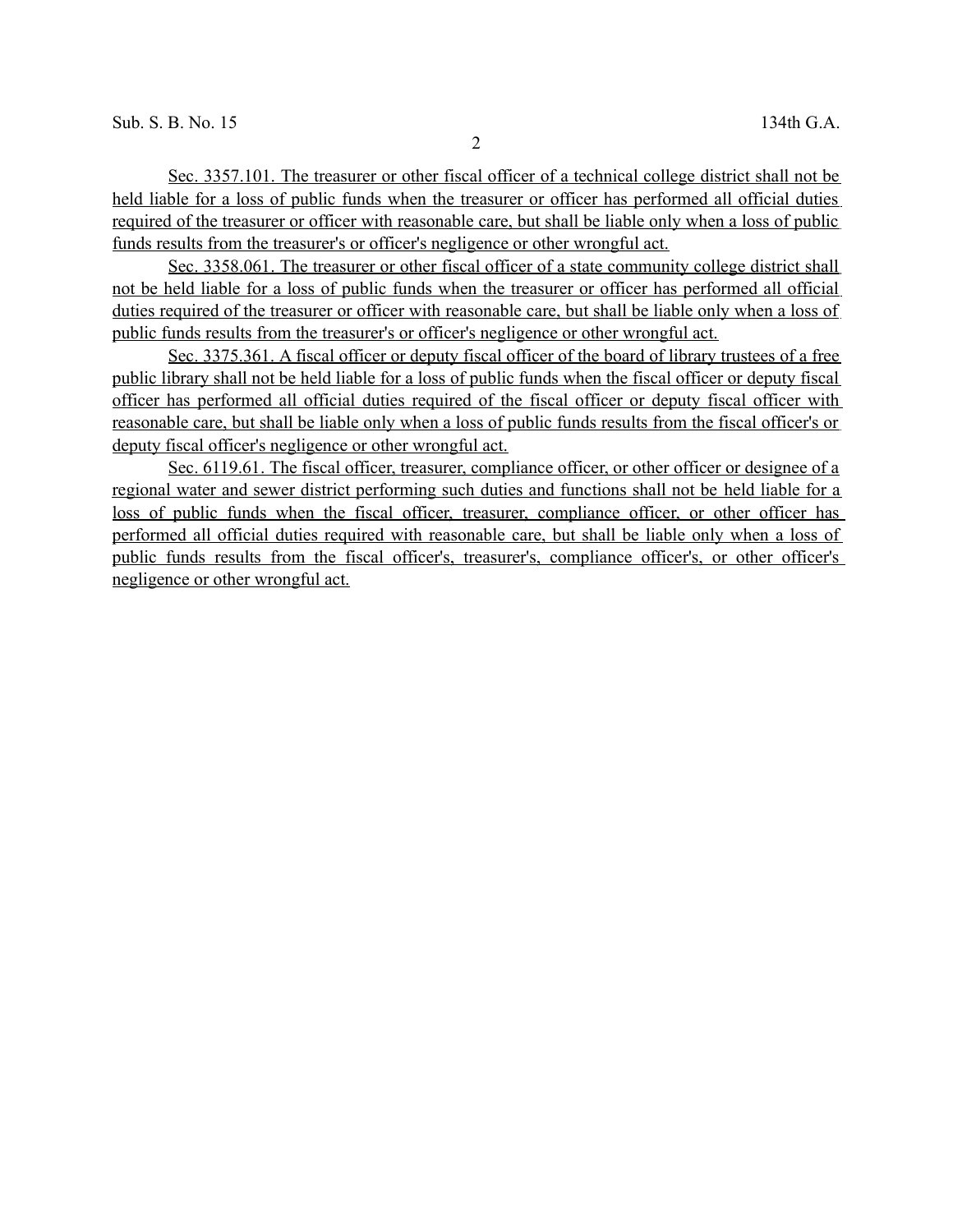Sub. S. B. No. 15 134th G.A.

*Speaker \_\_\_\_\_\_\_\_\_\_\_\_\_\_\_\_\_\_\_ of the House of Representatives.*

*President \_\_\_\_\_\_\_\_\_\_\_\_\_\_\_\_\_\_\_ of the Senate.*

Passed \_\_\_\_\_\_\_\_\_\_\_\_\_\_\_\_\_\_\_\_\_\_\_\_, 20\_\_\_\_

Approved \_\_\_\_\_\_\_\_\_\_\_\_\_\_\_\_\_\_\_\_\_\_\_\_, 20\_\_\_\_

*Governor.*